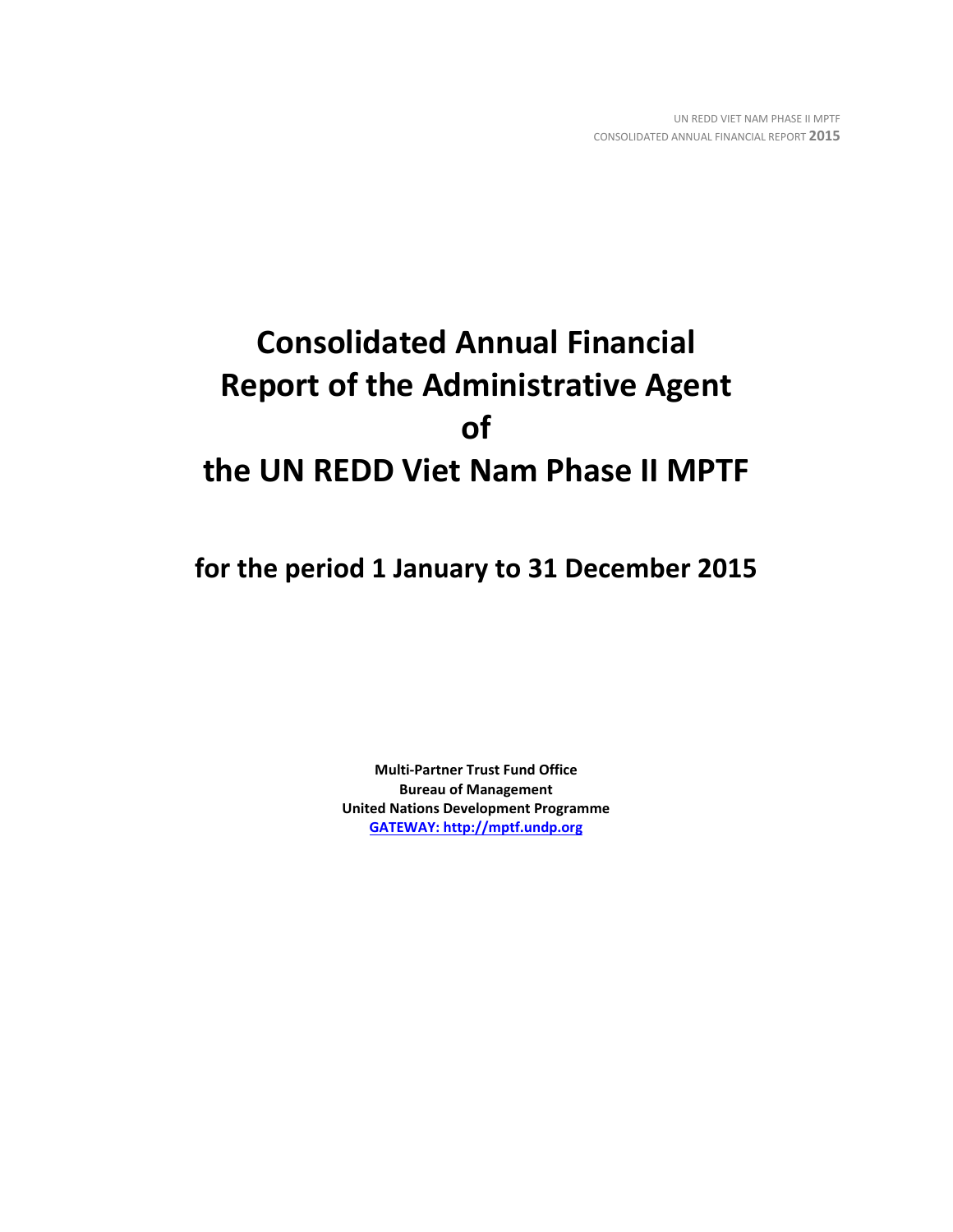UN REDD VIET NAM PHASE II MPTF CONSOLIDATED ANNUAL FINANCIAL REPORT **2015**

# **PARTICIPATING ORGANIZATIONS CONTRIBUTORS**



Food and Agriculture Organization



NORWAY, Government of



United Nations Development Programme



United Nations Environment Programme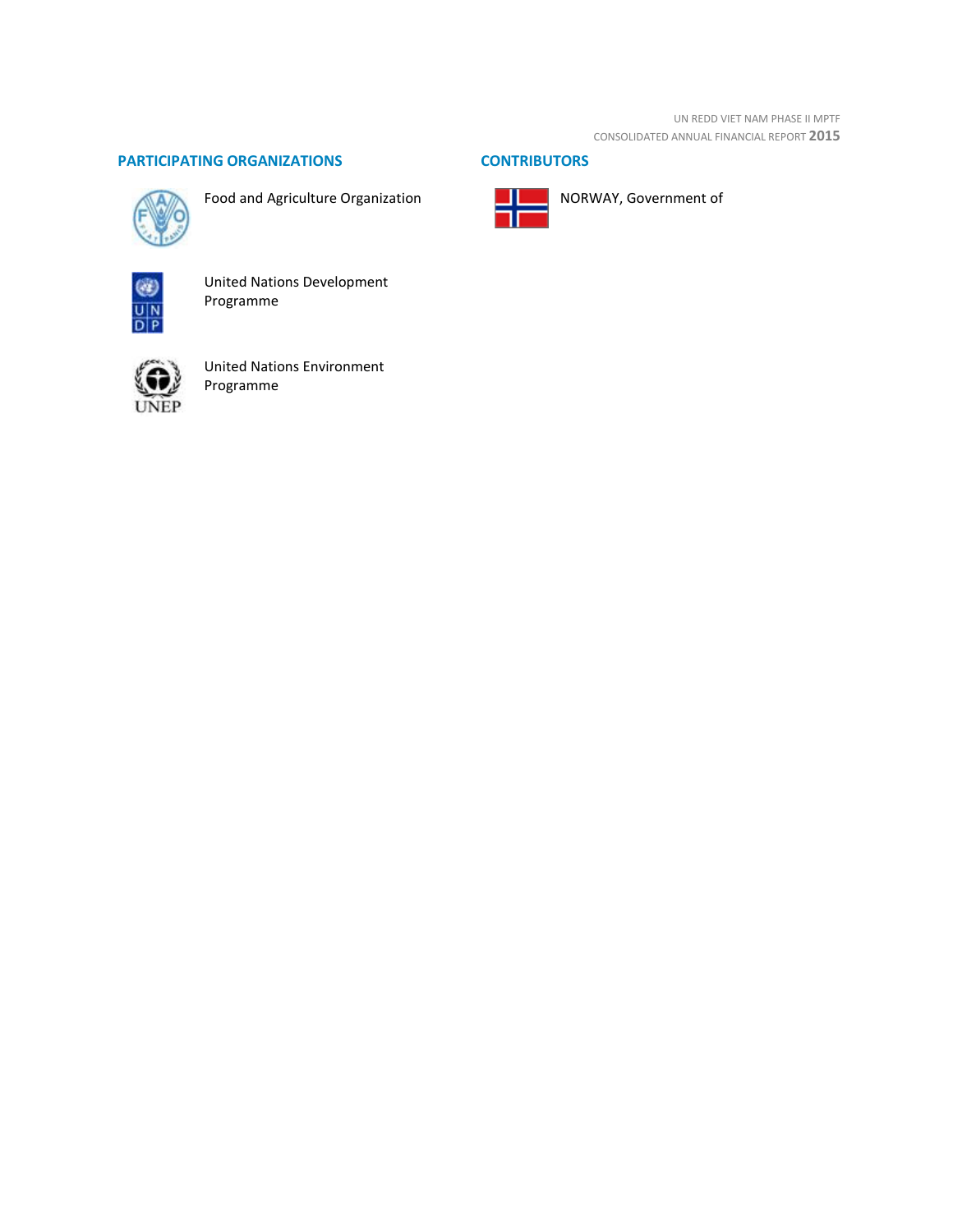### **DEFINITIONS**

#### **Allocation**

Amount approved by the Steering Committee for a project/programme.

#### **Approved Project/Programme**

A project/programme including budget, etc., that is approved by the Steering Committee for fund allocation purposes.

#### **Contributor Commitment**

Amount(s) committed by a donor to a Fund in a signed Standard Administrative Arrangement with the UNDP Multi-Partner Trust Fund Office (MPTF Office), in its capacity as the Administrative Agent. A commitment may be paid or pending payment.

#### **Contributor Deposit**

Cash deposit received by the MPTF Office for the Fund from a contributor in accordance with a signed Standard Administrative Arrangement.

#### **Delivery Rate**

The percentage of funds that have been utilized, calculated by comparing expenditures reported by a Participating Organization against the 'net funded amount'.

#### **Indirect Support Costs**

A general cost that cannot be directly related to any particular programme or activity of the Participating Organizations. UNDG policy establishes a fixed indirect cost rate of 7% of programmable costs.

### **Net Funded Amount**

Amount transferred to a Participating Organization less any refunds transferred back to the MPTF Office by a Participating Organization.

# **Participating Organization**

A UN Organization or other inter-governmental Organization that is an implementing partner in a Fund, as represented by signing a Memorandum of Understanding (MOU) with the MPTF Office for a particular Fund.

# **Project Expenditure**

The sum of expenses and/or expenditure reported by all Participating Organizations for a Fund irrespective of which basis of accounting each Participating Organization follows for donor reporting.

# **Project Financial Closure**

A project or programme is considered financially closed when all financial obligations of an operationally completed project or programme have been settled, and no further financial charges may be incurred.

# **Project Operational Closure**

A project or programme is considered operationally closed when all programmatic activities for which Participating Organization(s) received funding have been completed.

#### **Project Start Date**

Date of transfer of first instalment from the MPTF Office to the Participating Organization.

#### **Total Approved Budget**

This represents the cumulative amount of allocations approved by the Steering Committee.

### **US Dollar Amount**

The financial data in the report is recorded in US Dollars and due to rounding off of numbers, the totals may not add up.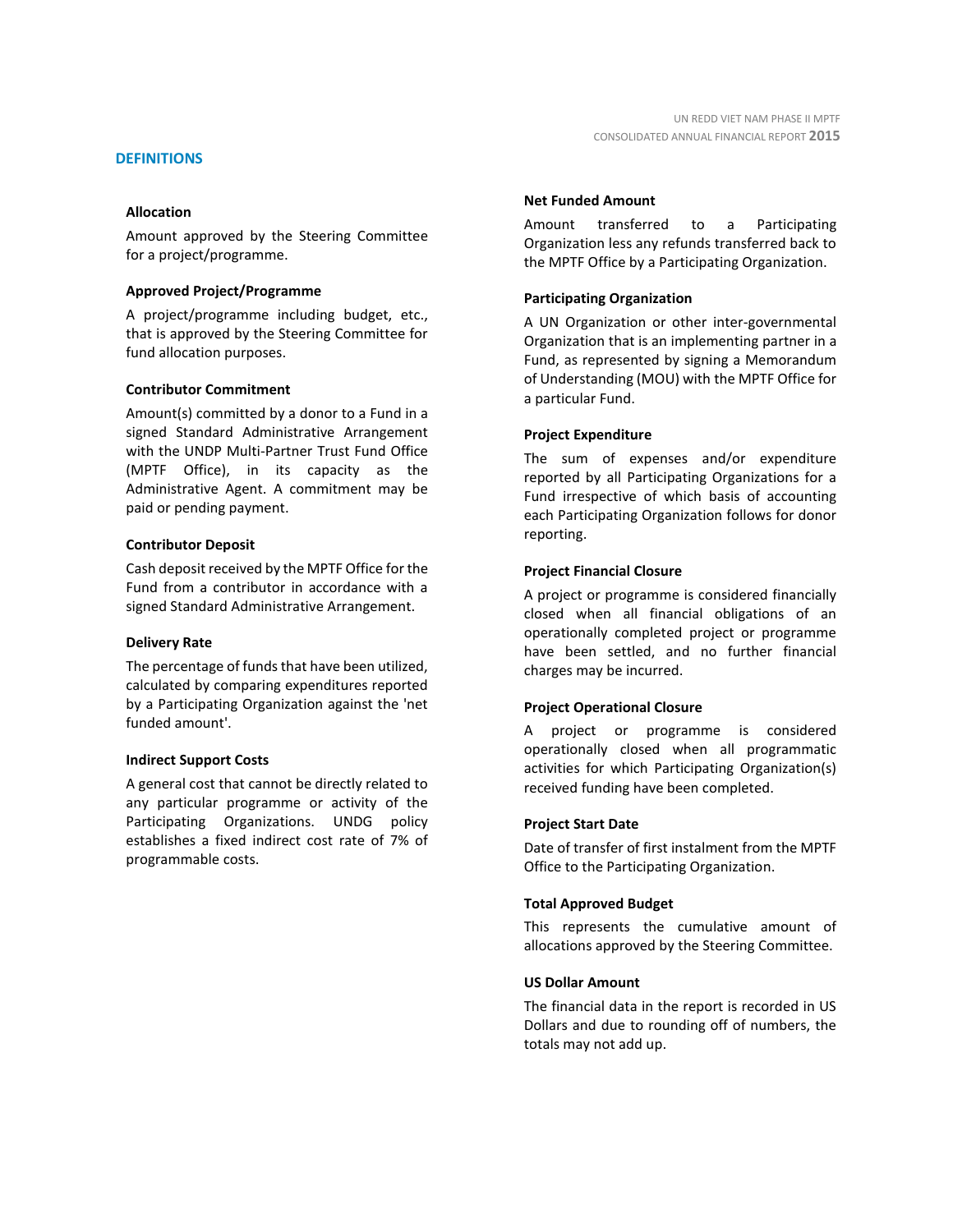#### **2015 FINANCIAL PERFORMANCE**

This chapter presents financial data and analysis of the UN REDD Viet Nam Phase II MPTF using the passthrough funding modality as of 31 December **2015**. Financial information for this Fund is also available on the MPTF Office GATEWAY, at the following address:

[http://mptf.undp.org/factsheet/fund/VNM00.](http://mptf.undp.org/factsheet/fund/VNM00) 

# **1. SOURCES AND USES OF FUNDS**

As of 31 December **2015**, **1 contributor** deposited US\$ **16,945,017** in contributions and US\$ **41,829** has been earned in interest,

bringing the cumulative source of funds to US\$ **16,986,845** (see respectively, Tables 2 and 3).

Of this amount, US\$ **16,777,800** has been transferred to **3** Participating Organizations, of which US\$ **9,894,778** has been reported as expenditure. The Administrative Agent fee has been charged at the approved rate of 1% on deposits and amounts to US\$ **169,450**. Table 1 provides an overview of the overall sources, uses, and balance of the UN REDD Viet Nam Phase II MPTF as of 31 December **2015**.

#### **Table 1. Financial Overview, as of 31 December 2015 (in US Dollars)**

|                                                           | Annual 2014 | Annual 2015 | <b>Cumulative</b> |
|-----------------------------------------------------------|-------------|-------------|-------------------|
| <b>Sources of Funds</b>                                   |             |             |                   |
| <b>Gross Contributions</b>                                | 8,045,052   |             | 16,945,017        |
| Fund Earned Interest and Investment Income                | 8,373       | 3,907       | 41,829            |
| Interest Income received from Participating Organizations |             |             |                   |
| Refunds by Administrative Agent to Contributors           |             |             |                   |
| Fund balance transferred to another MDTF                  |             |             |                   |
| <b>Other Revenues</b>                                     |             |             |                   |
| <b>Total: Sources of Funds</b>                            | 8,053,425   | 3,907       | 16,986,845        |
| <b>Use of Funds</b>                                       |             |             |                   |
| <b>Transfers to Participating Organizations</b>           | 14,430,054  |             | 16,777,800        |
| Refunds received from Participating Organizations         |             | (1,390,144) | (1,390,144)       |
| <b>Net Funded Amount to Participating Organizations</b>   | 14,430,054  | (1,390,144) | 15,387,656        |
| <b>Administrative Agent Fees</b>                          | 80,451      |             | 169,450           |
| Direct Costs: (Steering Committee, Secretariatetc.)       |             |             |                   |
| <b>Bank Charges</b>                                       | 261         | 25          | 909               |
| <b>Other Expenditures</b>                                 |             |             |                   |
| <b>Total: Uses of Funds</b>                               | 14,510,765  | (1,390,119) | 15,558,015        |
| Change in Fund cash balance with Administrative Agent     | (6,457,340) | 1,394,027   | 1,428,830         |
| Opening Fund balance (1 January)                          | 6,492,144   | 34,804      |                   |
| <b>Closing Fund balance (31 December)</b>                 | 34,804      | 1,428,830   | 1,428,830         |
| Net Funded Amount to Participating Organizations          | 14,430,054  | (1,390,144) | 15,387,656        |
| Participating Organizations' Expenditure                  | 3,258,551   | 6,020,630   | 9,894,778         |
| <b>Balance of Funds with Participating Organizations</b>  |             |             | 5,492,878         |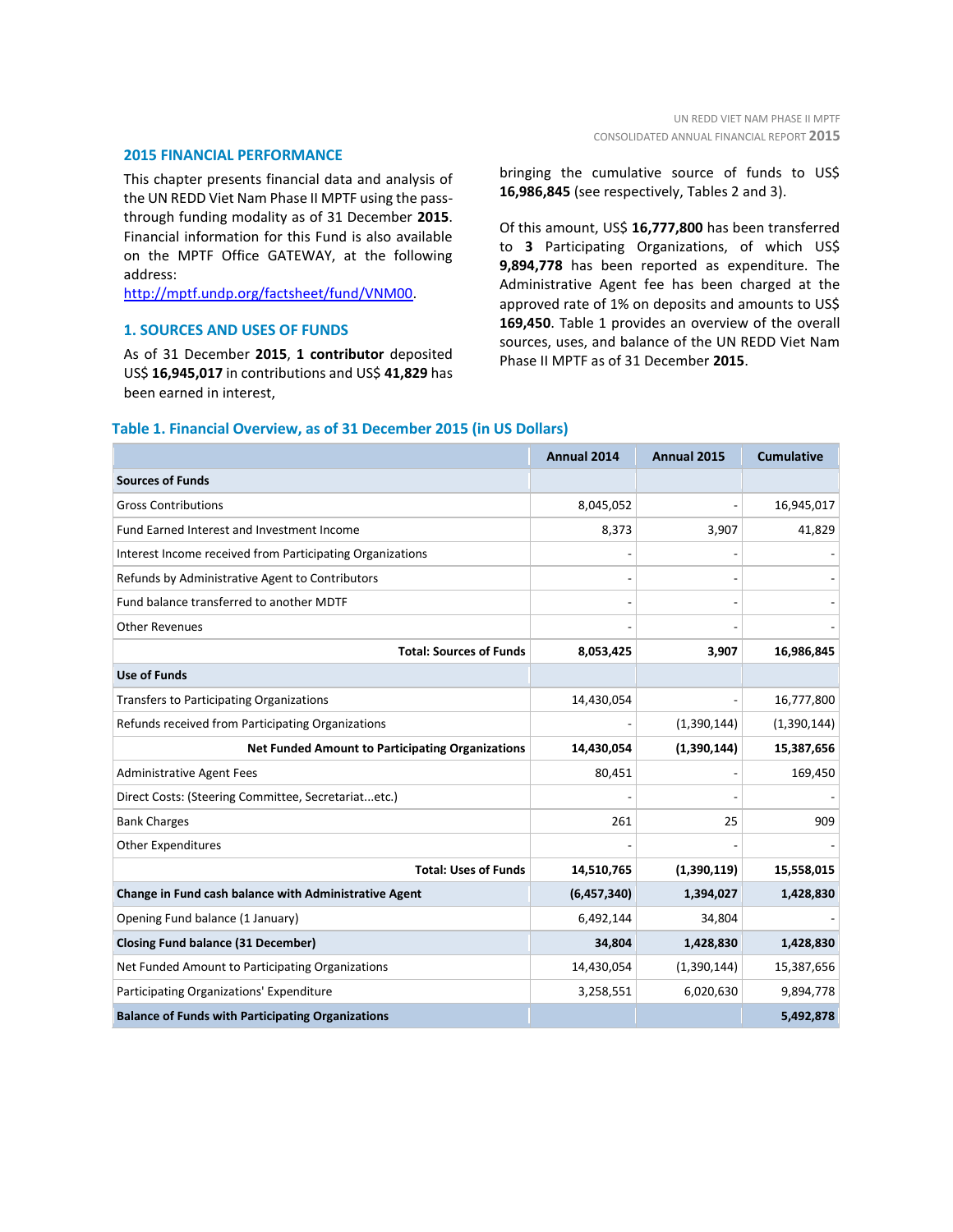# **2. PARTNER CONTRIBUTIONS**

Table 2 provides information on cumulative contributions received from all contributors to this Fund as of 31 December **2015**.

### **Table 2. Contributors' Deposits, as of 31 December 2015 (in US Dollars)**

| <b>Contributors</b>   | <b>Prior Years</b><br>as of 31-Dec-2014 | <b>Current Year</b><br>Jan-Dec-2015 | <b>Total</b> |
|-----------------------|-----------------------------------------|-------------------------------------|--------------|
| NORWAY, Government of | 16,945,017                              | -                                   | 16,945,017   |
| <b>Grand Total</b>    | 16,945,017                              |                                     | 16,945,017   |

The Standard Administrative Arrangement signed in 2012 was for NOK 180,000,000, which was equivalent to USD 31,779,661 at the time of signature. The Donor has already transferred USD 16,945,017, or NOK 99,910,238 to MPTF, and the remaining amount of the Programme is equivalent to about USD 9.6 million using the May 2016 exchange rate**.** The amount is significantly less than the amount initially forecasted at the beginning of the Programme.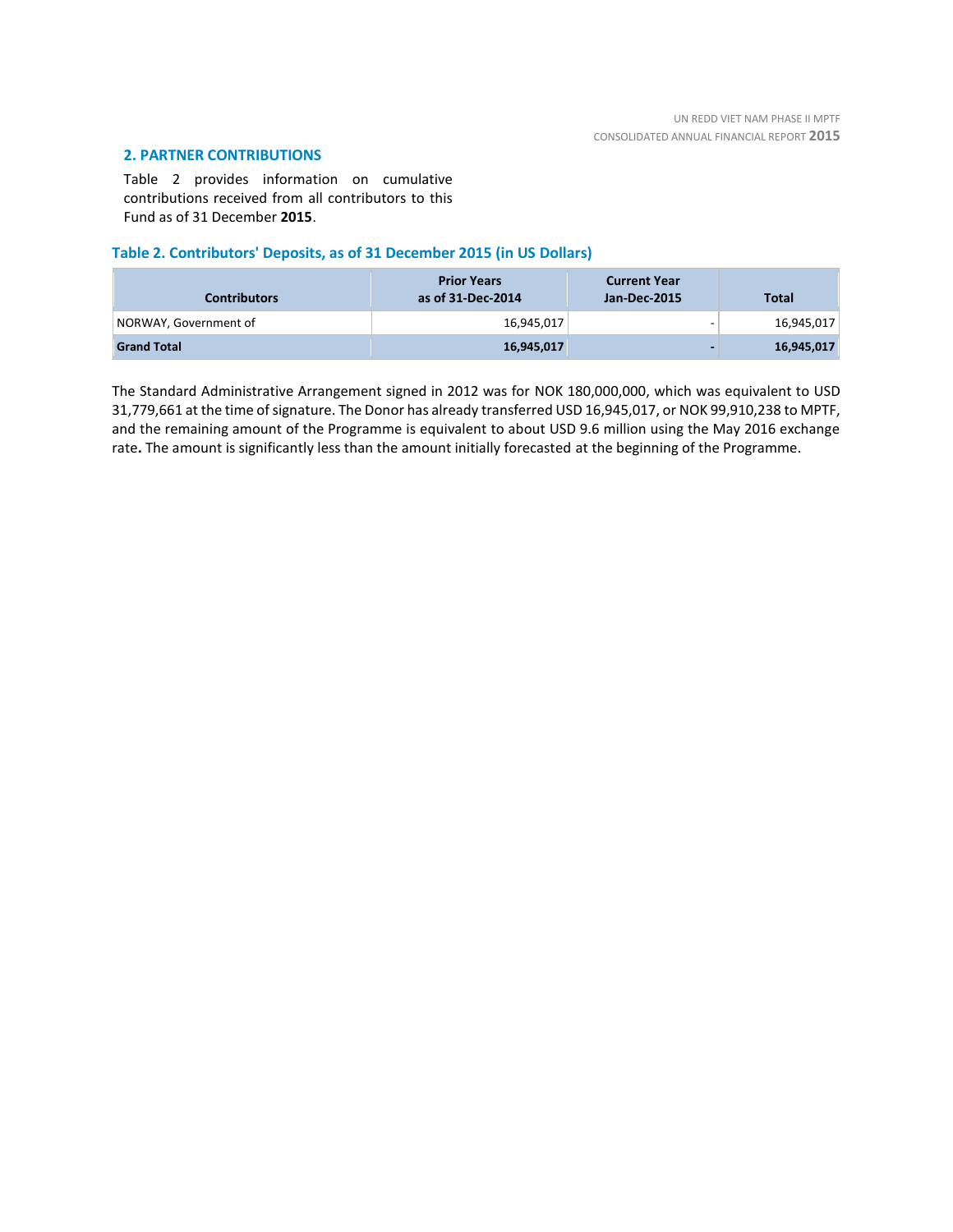#### **3. INTEREST EARNED**

Interest income is earned in two ways: 1) on the balance of funds held by the Administrative Agent ('Fund earned interest'), and 2) on the balance of funds held by the Participating Organizations ('Agency earned interest') where their Financial Regulations and Rules allow return of interest

to the AA. As of 31 December **2015**, Fund earned interest amounts to US\$ **41,829**. Details are provided in the table below.

# **Table 3. Sources of Interest and Investment Income, as of 31 December 2015 (in US Dollars)**

| <b>Interest Earned</b>                     | <b>Prior Years</b><br>as of 31-Dec-2014 | <b>Current Year</b><br><b>Jan-Dec-2015</b> | <b>Total</b> |
|--------------------------------------------|-----------------------------------------|--------------------------------------------|--------------|
| <b>Administrative Agent</b>                |                                         |                                            |              |
| Fund Earned Interest and Investment Income | 37,921                                  | 3,907                                      | 41,829       |
| <b>Total: Fund Earned Interest</b>         | 37,921                                  | 3,907                                      | 41,829       |
| <b>Participating Organization</b>          |                                         |                                            |              |
| <b>Total: Agency earned interest</b>       |                                         |                                            |              |
| <b>Grand Total</b>                         | 37,921                                  | 3,907                                      | 41,829       |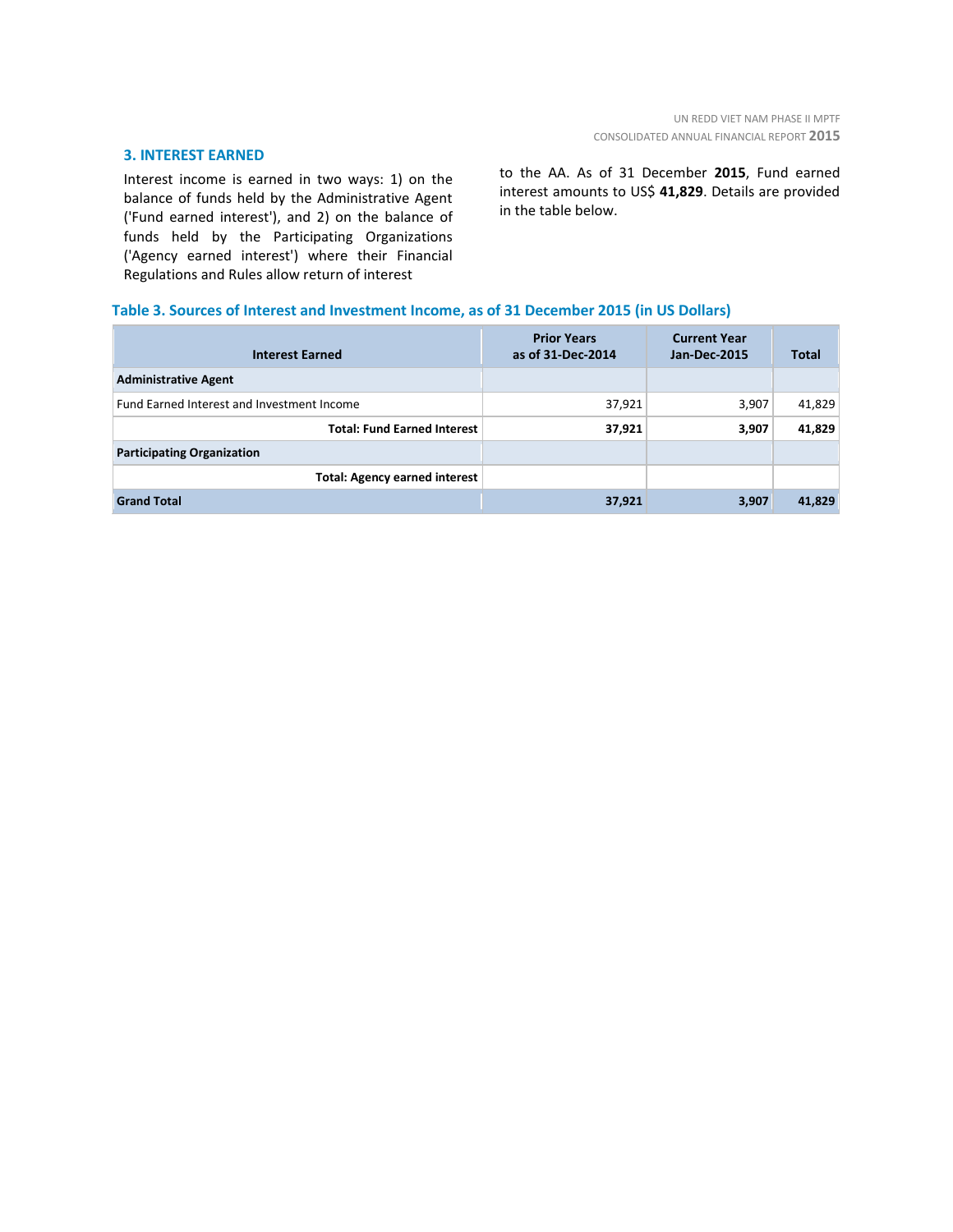#### **4. TRANSFER OF FUNDS**

Allocations to Participating Organizations are approved by the Executive Group and disbursed by the Administrative Agent. As of 31 December **2015**, the AA has transferred US\$ **16,777,800** to **3** Participating Organizations (see list below). In line with the Executive Group Decision to transfer funds UNEP's funds going to national partners to be channeled through UNDP, UNEP refunded US\$1,390,144. This same amount was transferred to UNDP in January 2016.

Table 4 provides additional information on the refunds received by the MPTF Office, and the net funded amount for each of the Participating Organizations.

# **Table 4. Transfer, Refund, and Net Funded Amount by Participating Organization, as of 31 December 2015 (in US Dollars)**

|                                       | Prior Years as of 31-Dec-2014          |                  |                | <b>Current Year Jan-Dec-2015</b> |                  |                | <b>Total</b>      |                  |                |                   |
|---------------------------------------|----------------------------------------|------------------|----------------|----------------------------------|------------------|----------------|-------------------|------------------|----------------|-------------------|
| Partici<br>pating<br>Organi<br>zation | Approved<br>Programme<br><b>Budget</b> | <b>Transfers</b> | <b>Refunds</b> | <b>Net Funded</b>                | <b>Transfers</b> | <b>Refunds</b> | <b>Net Funded</b> | <b>Transfers</b> | <b>Refunds</b> | <b>Net Funded</b> |
| <b>FAO</b>                            | 12,785,152                             | 7,539,004        |                | 7,539,004                        |                  |                |                   | 7,539,004        |                | 7,539,004         |
| <b>UNDP</b>                           | 13,176,092                             | 7,038,273        |                | 7,038,273                        |                  |                |                   | 7,038,273        |                | 7,038,273         |
| <b>UNEP</b>                           | 4,268,562                              | 2,200,523        |                | 2,200,523                        |                  | (1,390,144)    | (1,390,144)       | 2,200,523        | (1,390,144)    | 810,379           |
| Grand<br><b>Total</b>                 | 30,229,806                             | 16,777,800       |                | 16,777,800                       |                  | (1,390,144)    | (1,390,144)       | 16,777,800       | (1,390,144)    | 15,387,656        |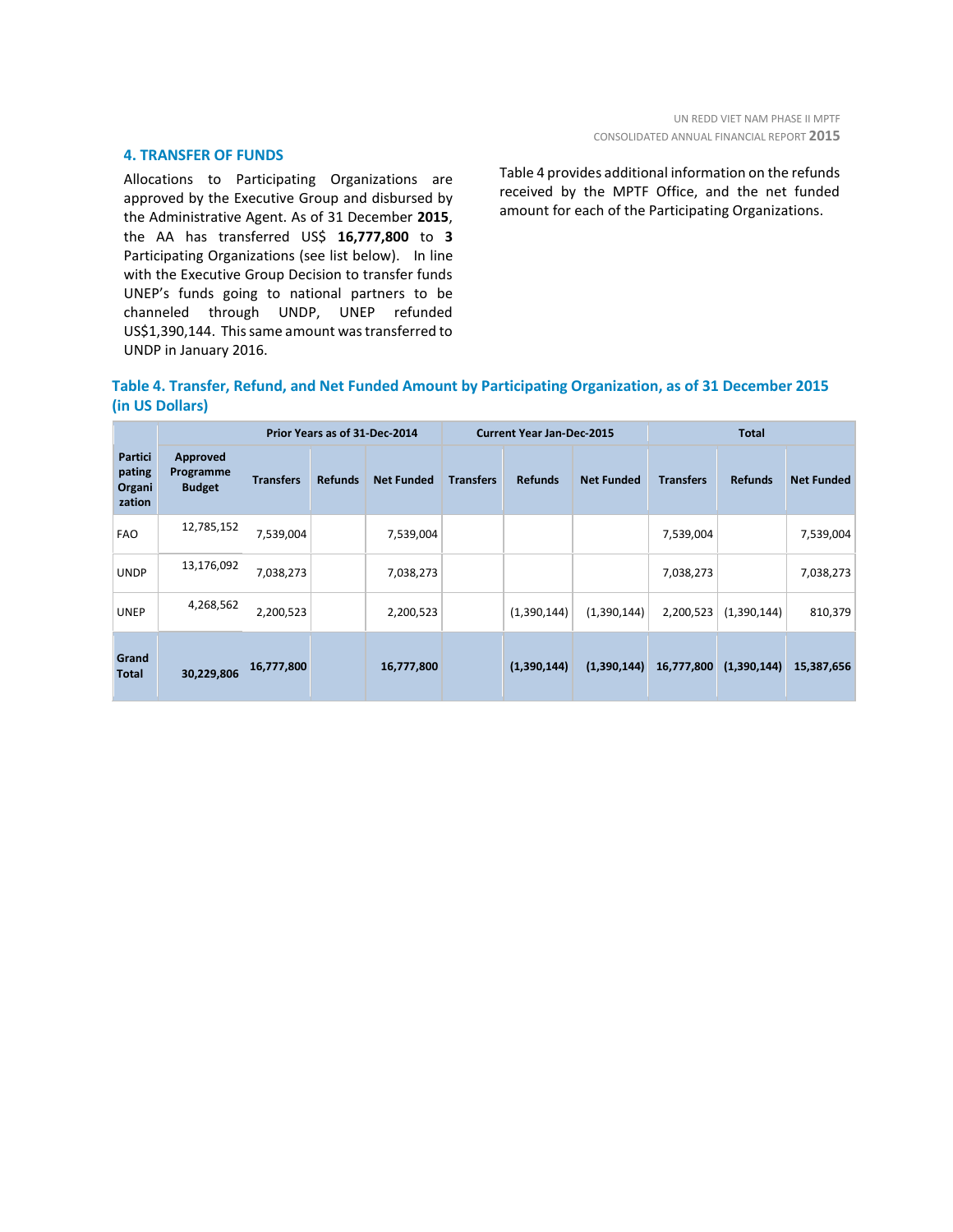UN REDD VIET NAM PHASE II MPTF CONSOLIDATED ANNUAL FINANCIAL REPORT **2015**

# **5. EXPENDITURE AND FINANCIAL DELIVERY RATES**

All final expenditures reported for the year **2015** were submitted by the Headquarters of the Participating Organizations. The information provided by Headquarters may not include commitments, based on each Organizations procedures. Therefore, there may be a discrepancy between the official information presented in the table below and the information available at the country level. These were consolidated by the MPTF Office.

# **5.1 EXPENDITURE REPORTED BY PARTICIPATING ORGANIZATION**

As shown in table below, the cumulative net funded amount is US\$ **15,387,656** and cumulative expenditures reported by the Participating Organizations amount to US\$ **9,894,778**. This equates to an overall Fund expenditure delivery rate of **64** percent.

# **Table 5. Net Funded Amount, Reported Expenditure, and Financial Delivery by Participating Organization, as of 31 December 2015 (in US Dollars)**

|                                      |                    |                             | <b>Expenditure</b>                      |                                            |                   |                           |
|--------------------------------------|--------------------|-----------------------------|-----------------------------------------|--------------------------------------------|-------------------|---------------------------|
| Participating<br><b>Organization</b> | Approved<br>Amount | <b>Net Funded</b><br>Amount | <b>Prior Years</b><br>as of 31-Dec-2014 | <b>Current Year</b><br><b>Jan-Dec-2015</b> | <b>Cumulative</b> | <b>Delivery Rate</b><br>% |
| <b>FAO</b>                           | 7,539,004          | 7,539,004                   | 1,191,607                               | 2,083,187                                  | 3,274,794         | 43.44                     |
| <b>UNDP</b>                          | 7,038,273          | 7,038,273                   | 2,424,840                               | 3,824,712                                  | 6,249,552         | 88.79                     |
| UNEP                                 | 810,379            | 810,379                     | 257,700                                 | 112,731                                    | 370.431           | 45.71                     |
| <b>Grand Total</b>                   | 15,387,656         | 15,387,656                  | 3,874,147                               | 6,020,630                                  | 9,894,778         | 64.30                     |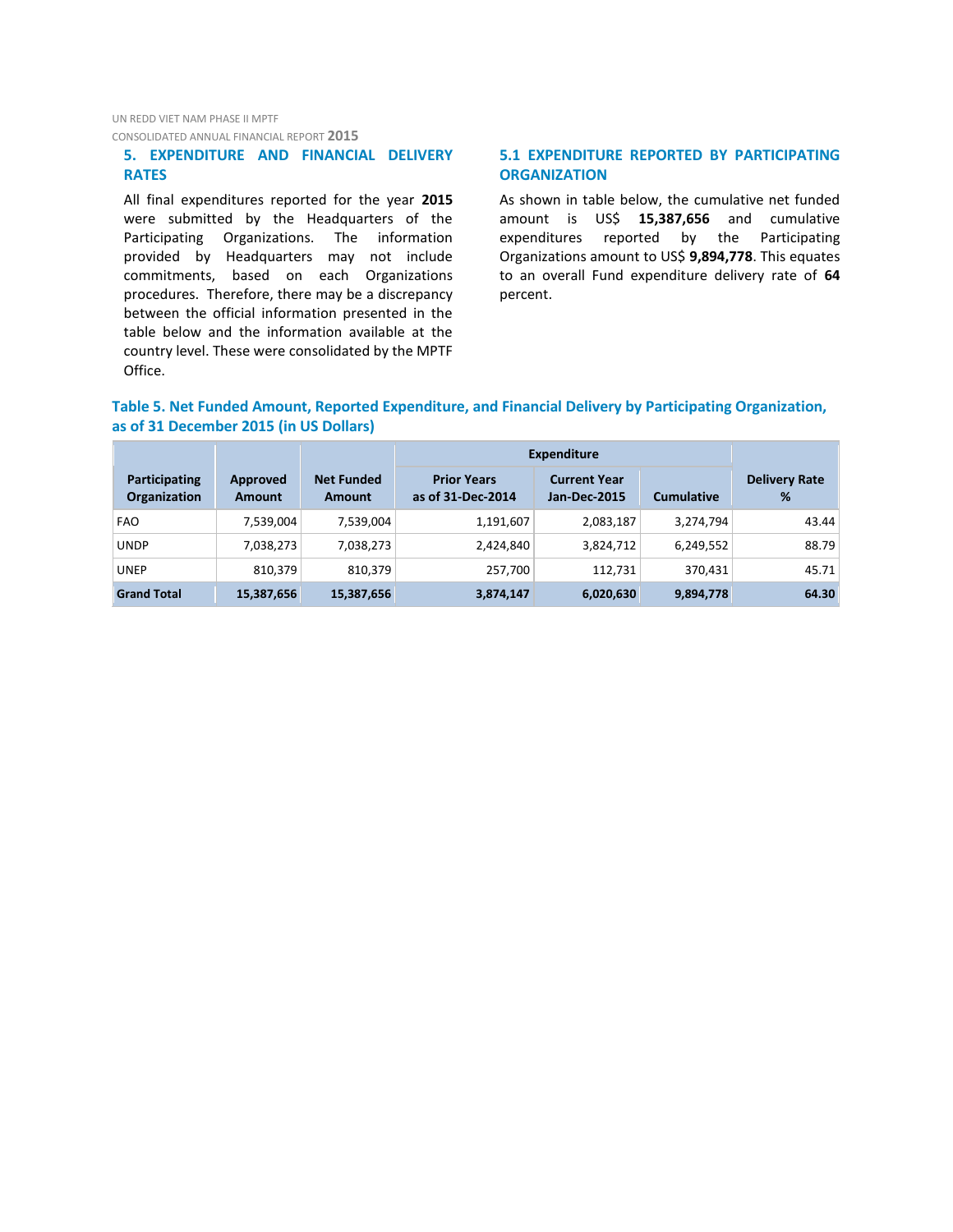#### **5.4 EXPENDITURE REPORTED BY CATEGORY**

\_\_\_\_\_\_\_\_\_\_\_\_\_\_\_\_\_\_\_\_\_\_

Project expenditures are incurred and monitored by each Participating Organization and are reported as per the agreed categories for inter-agency harmonized reporting. Table 6 reflects expenditure reported in the UNDG expense categories.

#### **Table 6. Expenditure by UNDG Budget Category, as of 31 December 2015 (in US Dollars)**

|                                                    | <b>Expenditure</b>                      |                                            |           |                                                     |
|----------------------------------------------------|-----------------------------------------|--------------------------------------------|-----------|-----------------------------------------------------|
| Category                                           | <b>Prior Years</b><br>as of 31-Dec-2014 | <b>Current Year</b><br><b>Jan-Dec-2015</b> | Total     | <b>Percentage of Total</b><br><b>Programme Cost</b> |
| Staff & Personnel Cost (New)                       | 490,297                                 | 734,527                                    | 1,224,824 | 13.24                                               |
| Supplies, Commodities, Materials (New)             | 122,842                                 | 9,555                                      | 132,397   | 1.43                                                |
| Equipment, Vehicles, Furniture, Depreciation (New) | 405,458                                 | 177,277                                    | 582,736   | 6.30                                                |
| Contractual Services (New)                         | 1,469,515                               | 2,760,085                                  | 4,229,601 | 45.72                                               |
| Travel (New)                                       | 276,391                                 | 511,183                                    | 787,574   | 8.51                                                |
| Transfers and Grants (New)                         | 417,836                                 | 580,084                                    | 997,919   | 10.79                                               |
| <b>General Operating (New)</b>                     | 438,270                                 | 857,322                                    | 1,295,593 | 14.01                                               |
| <b>Programme Costs Total</b>                       | 3,620,610                               | 5,630,034                                  | 9,250,644 | 100.00                                              |
| <sup>1</sup> Indirect Support Costs Total          | 253,537                                 | 390,597                                    | 644,134   | 6.96                                                |
| <b>Total</b>                                       | 3,874,147                               | 6,020,630                                  | 9,894,778 |                                                     |

**1 Indirect Support Costs** charged by Participating Organization, based on their financial regulations, can be deducted upfront or at a later stage during implementation. The percentage may therefore appear to exceed the 7% agreed-upon for on-going projects. Once projects are financially closed, this number is not to exceed 7%. The ISC reported is slightly different from what was reported in the narrative report. This could be due to small differences which will be resolved at the financial closing of the programme.